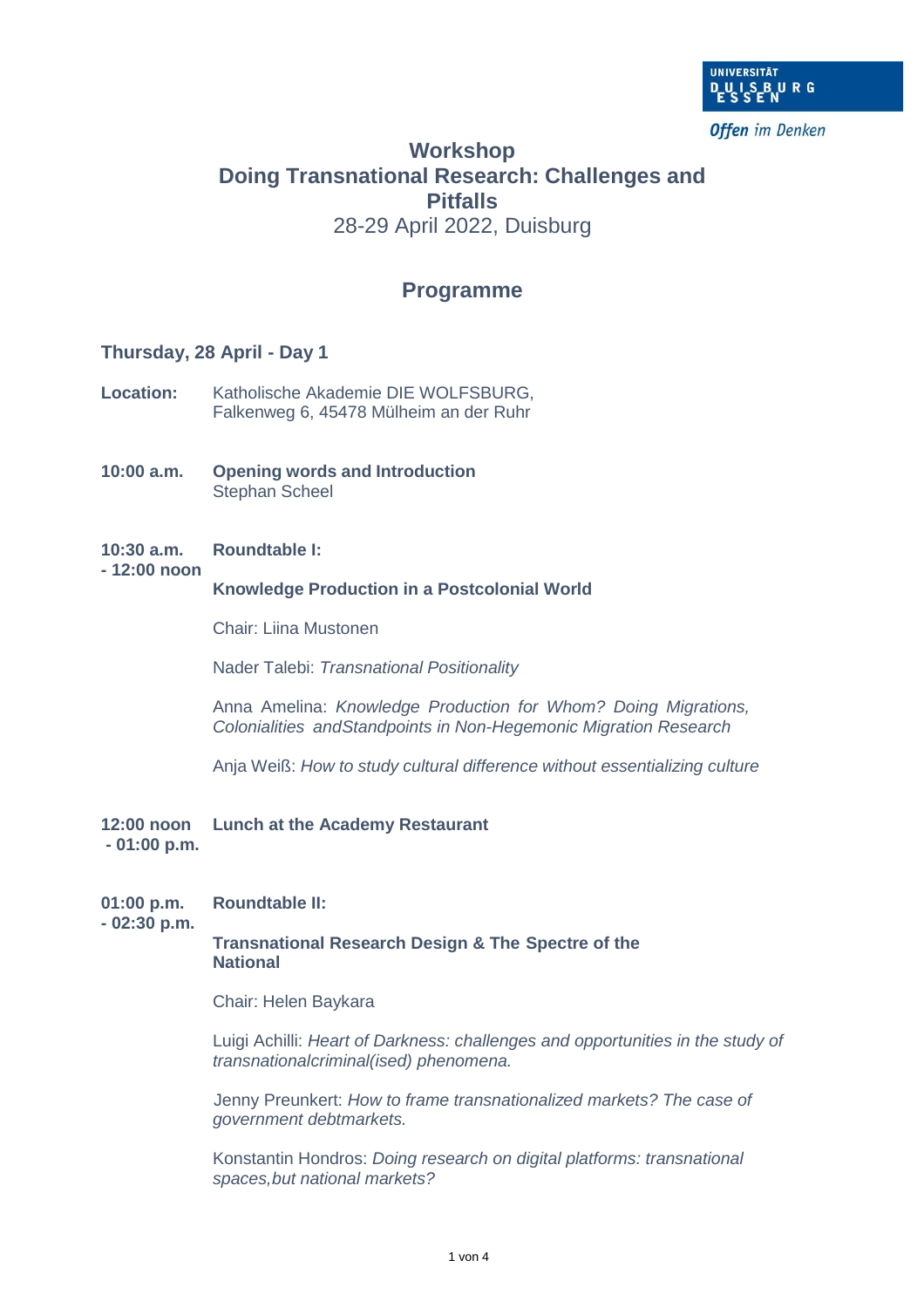

# **Workshop Doing Transnational Research: Challenges and Pitfalls** 28-29 April 2022, Duisburg

# **Programme**

**Thursday, 28 April - Day 1 continuation**

**02:30 p.m. Coffee Break – 03:00 p.m.**

**03:00 p.m. Roundtable III: - 04:30 p.m.**

### **Researching Multiple Spaces and Temporalities**

Chair: Nicole Pfaff

Ulrike, Krause: *Between tokenism and 'real' collaboration? Critical thoughts about research partnerships in Forced Migration Studies*

Tamirace Fakhoury: *Transnational Arab migrant activism after 2011: Multiple spacesand temporalities*

Stephan Scheel: *Negotiating (Trans)national Bureaucratic Jungles: Family Reunification forRefugees in Times of Non-Entrée Regimes*

**04:30 p.m. Coffee Break – 04:45 p.m.**

**04:45 p.m. Keynote:**

**– 06:00 p.m.**

Dalia Abdelhady**:** *Between Diaspora and Cosmopolitanism: A Reflection on Methodological Approaches in a Mobile World*

**07:00 p.m. Dinner at the Academy Restaurant**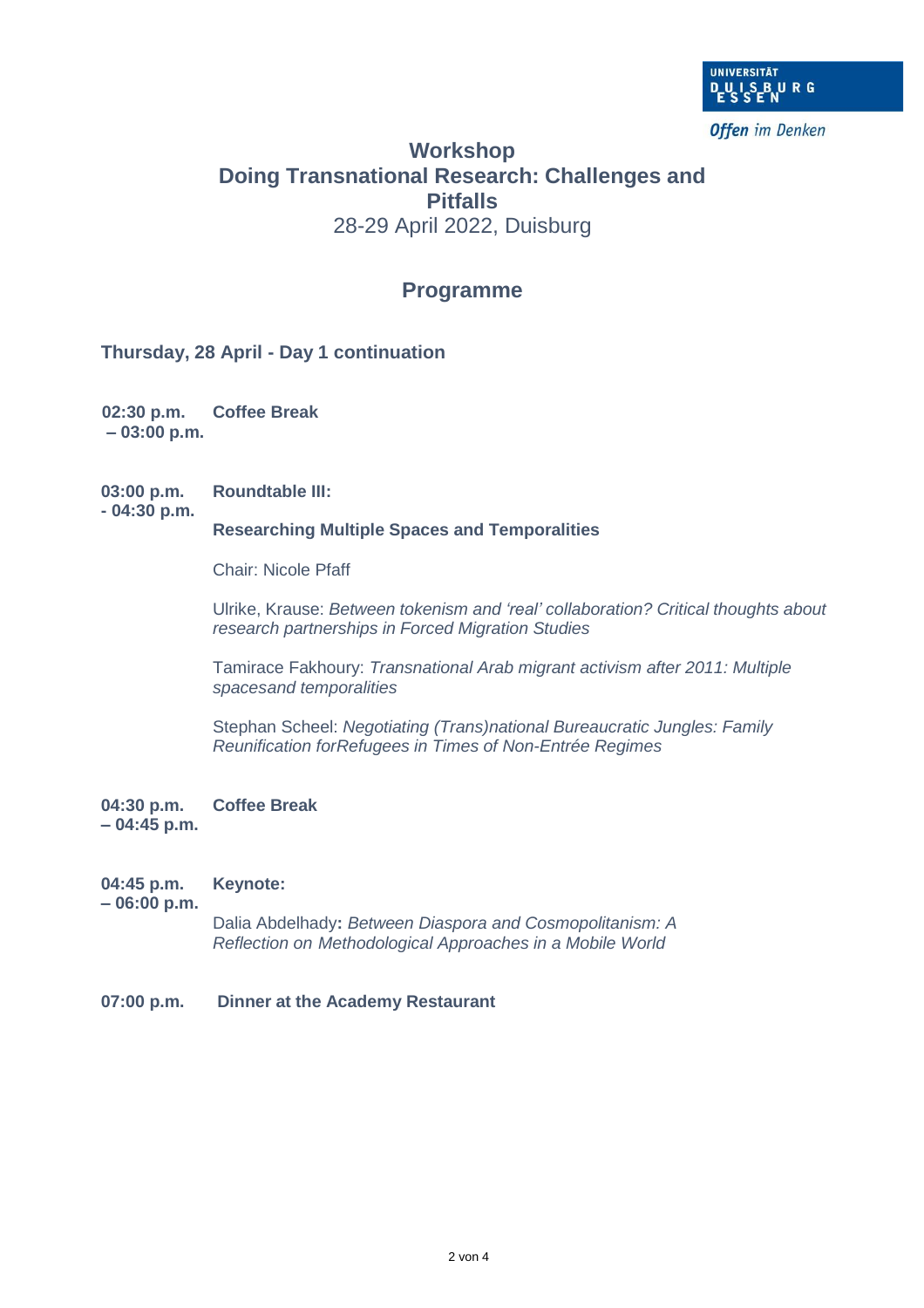

# **Workshop Doing Transnational Research: Challenges and Pitfalls** 28-29 April 2022, Duisburg

# **Programme**

### **Friday, 29 April 2022 - Day 2**

- **Location:** Universität Duisburg-Essen, Lotharstraße 65, 47057 Duisburg, Raum LF 156
- **9:15 a.m. Keynote – 10:30 a.m.** Betty de Hart**:** *Transnational Legal Space from a Bottom-up Perspective*
- **10:30 a.m. Coffee Break – 11:00 a.m.**
- **11:00 a.m. Roundtable IV:**

**– 12:30 p.m.**

### **Researcher's positionality in multi-sited research projects**

Chair: Stephan Scheel

Miriam Stock: *Hierarchies and positionalities in multi-sited transnational migration research*

Hannah Pool: *Multi-sited ethnography in migration research*

Liina Mustonen: *The Exigency of Self-Positioning: Ethnography in a Transnational setting*

**12:30 p.m. Concluding words and Discussion – 01:00 p.m.**

**01:00 p.m. Lunch and departure**